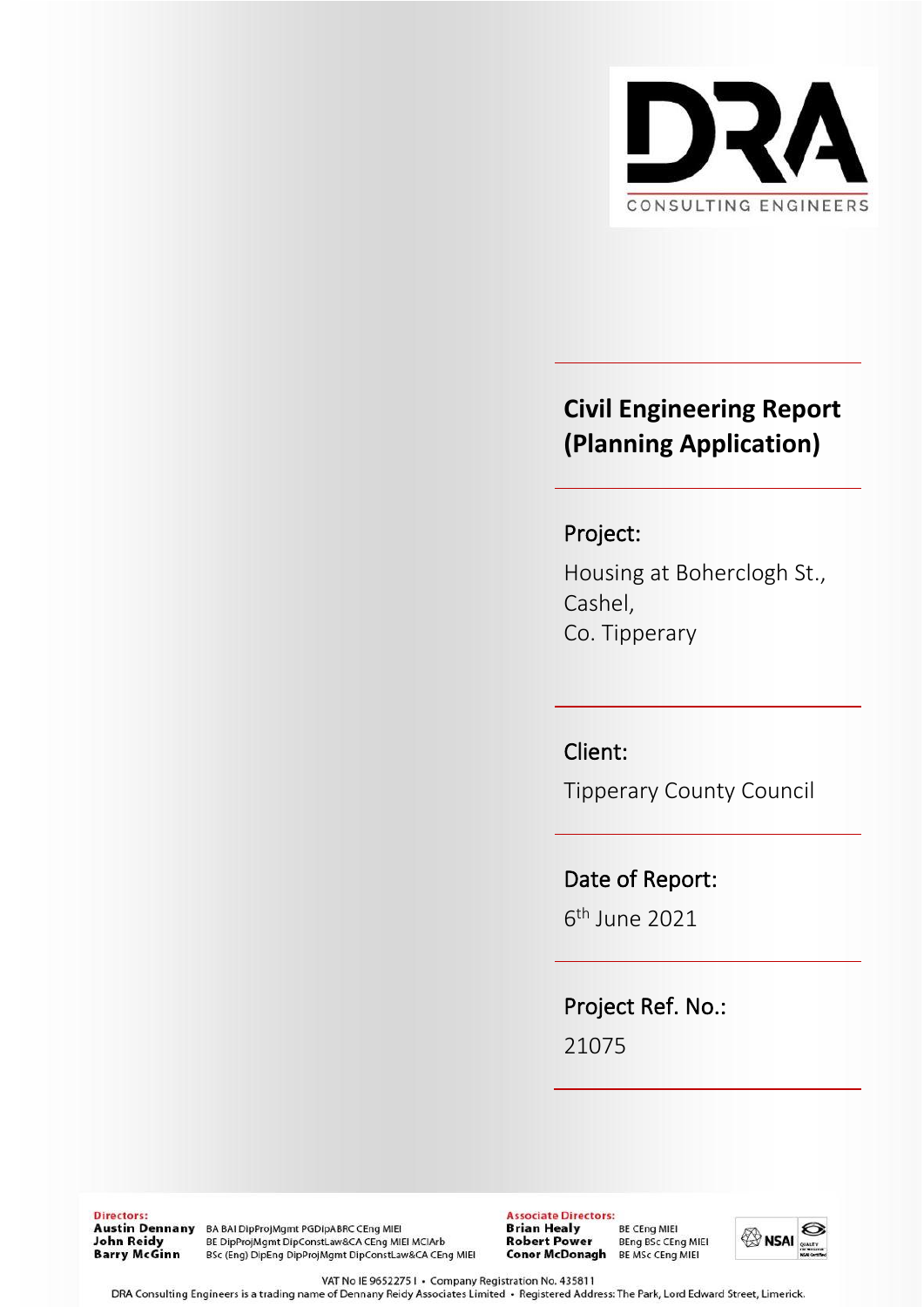

# **Table of Contents**

| 1.0 |  |
|-----|--|
| 2.0 |  |
| 2.1 |  |
| 2.2 |  |
| 2.3 |  |
| 2.4 |  |
| 2.5 |  |
| 2.6 |  |
| 2.7 |  |
| 2.8 |  |
| 3.0 |  |

# **Document Control**

| Producer: | Date:      | <b>Reviewer:</b> | Date:      | Approver:       | Date:      | <b>Revision Status:</b> |
|-----------|------------|------------------|------------|-----------------|------------|-------------------------|
| ง. Reidv  | 02.06.2021 | Power<br>D       | 02.06.2021 | . Dennanv<br>A. | 02.06.2021 | 1st                     |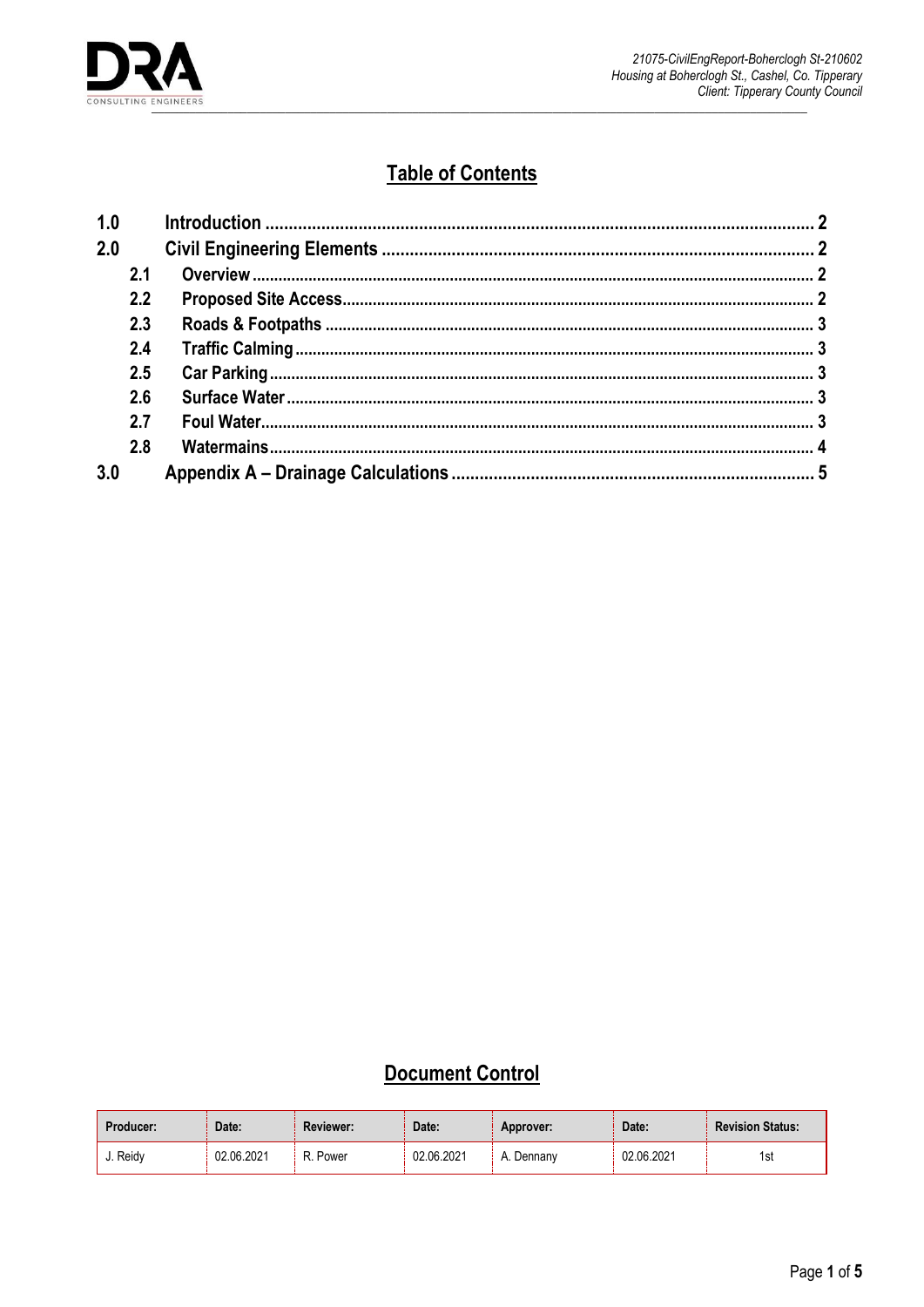

## <span id="page-2-0"></span>**1.0 Introduction**

The following report outlines the civil engineering design elements for a proposed residential development at Boherclogh Street, Cashel, Co. Tipperary. The applicant, Tipperary County Council, intend to apply for Planning Permission for a development of 9 No. residential units on a corner site at Boherclogh Street. There are a number of derelict buildings currently on the site which will be demolished to facilitate the development.

## <span id="page-2-1"></span>**2.0 Civil Engineering Elements**

## <span id="page-2-2"></span>**2.1 Overview**

This report should be read in conjunction with the Architectural drawings prepared by Kenneth Hennessy Architects and the DRA Consulting Engineers drawings listed below:

DRA Consulting Engineers Planning Drawings:

- Drawing no. 21075-130: *Proposed Mini-Roundabout*
- Drawing no. 21075-131: Vehicle Swept Path Analysis
- Drawing no. 21075-150: *Proposed Drainage Plan*
- Drawing no. 21075-160: *Proposed Watermain Layout*
- Drawing no. 21075-170: *Proposed Internal Road Layout & Sections*

### <span id="page-2-3"></span>**2.2 Proposed Site Access**

The following 3 No. options were considered to provide vehicular access to the proposed development:



*Option 1 – Deerpark Road*, was deemed unsuitable as it would result in inadequate distance from the new entrance to the existing Deerpark Road / Boherclogh Street junction.

*Option 2 – Boherclogh Street*, was deemed unsuitable as it would result in a 'left / right' staggered junction with the 'The Green' Road opposite the site. The junction would also have inadequate separation distances.

*Option 3 – Roundabout*, was deemed to be the most suitable solution to provide vehicular access to the site. This option consists of moving the vehicular access point to the site to the North, opposite 'The Green' road junction. A new mini-roundabout can then be formed at this aligned junction. Full details of the proposed roundabout & associated vehicular access to the proposed development can be seen on DRA Consulting Engineers Drawing No. 21075-130.

As a result of this exercise, the 'red-line' site has been increased in size to accommodate the required road realignment and roundabout works.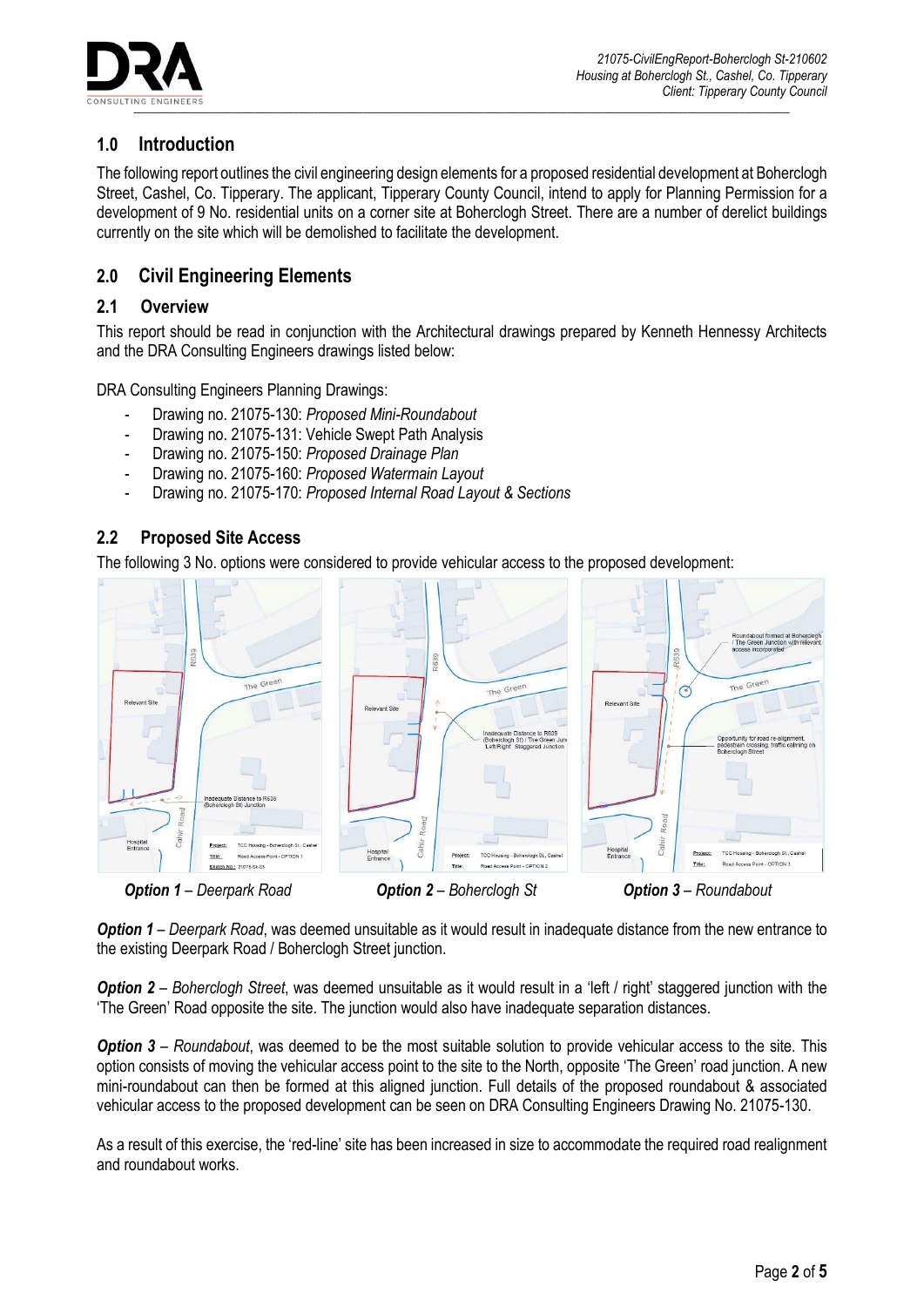

## <span id="page-3-0"></span>**2.3 Roads & Footpaths**

Drawing No. 21075-130 *Proposed Mini-Roundabout* shows the full details of the proposed mini-roundabout together with traffic calming measures, pedestrian crossing and re-alignment / widening of public footpaths to a minimum of 1.8m. The roundabout has been designed in accordance with Section 4.8.4.2 of the National Cycle Manual.

The pedestrian crossing has been designed in accordance with diagram 6.34 of Traffic Management Guidelines. All associated signage, tactile surfacing and thermoplastic road-markings are illustrated on the relevant drawing also.

Vehicle swept path analysis for the proposed roundabout has been carried out and is illustrated on our drawing No. *21075-131 Vehicle Swept Path Analysis.*

Footpaths shall have a minimum width of 1.8 metres and be constructed in accordance with the TII publications *Footway Design* and *Volume 1 Specification for Road Works Series 1100 Kerbs, Footways and Paved Areas*.

Drawing no. 21075-170 *Proposed Internal Road Layout & Sections* shows the proposed internal road and footpath / shared surfaces layout. Cross-sectional details of the construction build-up for the proposed roads and footpaths have been prepared and are included on the drawing.

Roads shall be 5.5 metres in width. Their construction shall be in accordance with *Recommendations for Site Development Works for Housing Areas*. The bituminous layers that form part of the build-up shall be in accordance with the Transport Infrastructure Ireland (TII) publication *Specification for Road Works Series 900 - Road Pavements - Bituminous Materials*.

## <span id="page-3-1"></span>**2.4 Traffic Calming**

Drawing no. *21075-130 Proposed Mini Roundabout* shows the revised road incorporating traffic calming features as necessary. Traffic calming on Boherclogh Street will include a Pedestrian Crossing to the South of the proposed roundabout and speed cushions to the North of the proposed roundabout.

On 'The Green' Road, a flat top ramp (raised platform) constructed in accordance with *Diagram 6.34* of the document titled *Traffic Management Guidelines* published by the Department of Transport will be provided.

## <span id="page-3-2"></span>**2.5 Car Parking**

The proposed car parking area has been redesigned so as to ensure that drivers can comfortably manoeuvre their vehicles within the designated area. A turning bay has been incorporated into the revised site layout to facilitate refuse truck access to the development.

#### <span id="page-3-3"></span>**2.6 Surface Water**

Drawing no. 21075-150 *Proposed Drainage Plan* has been prepared to show the surface water layout for the proposed residential development. This drawing includes details for proposed and existing pipework, road gullies and manholes.

Surface water attenuation is proposed to limit the discharge to the public surface water sewer from the site to a greenfield run-off rate. Surface water calculations are included in Appendix A of this report.

All site drainage works shall be carried out in accordance with the Irish Water document, *Wastewater Infrastructure Standard Details* and *Code of Practice for Wastewater Infrastructure.*

#### <span id="page-3-4"></span>**2.7 Foul Water**

Drawing no. 21075-150 *Proposed Drainage Plan* has been prepared to show the foul water layout for the proposed residential development. This drawing includes details for proposed and existing pipework, manholes and inspection chambers.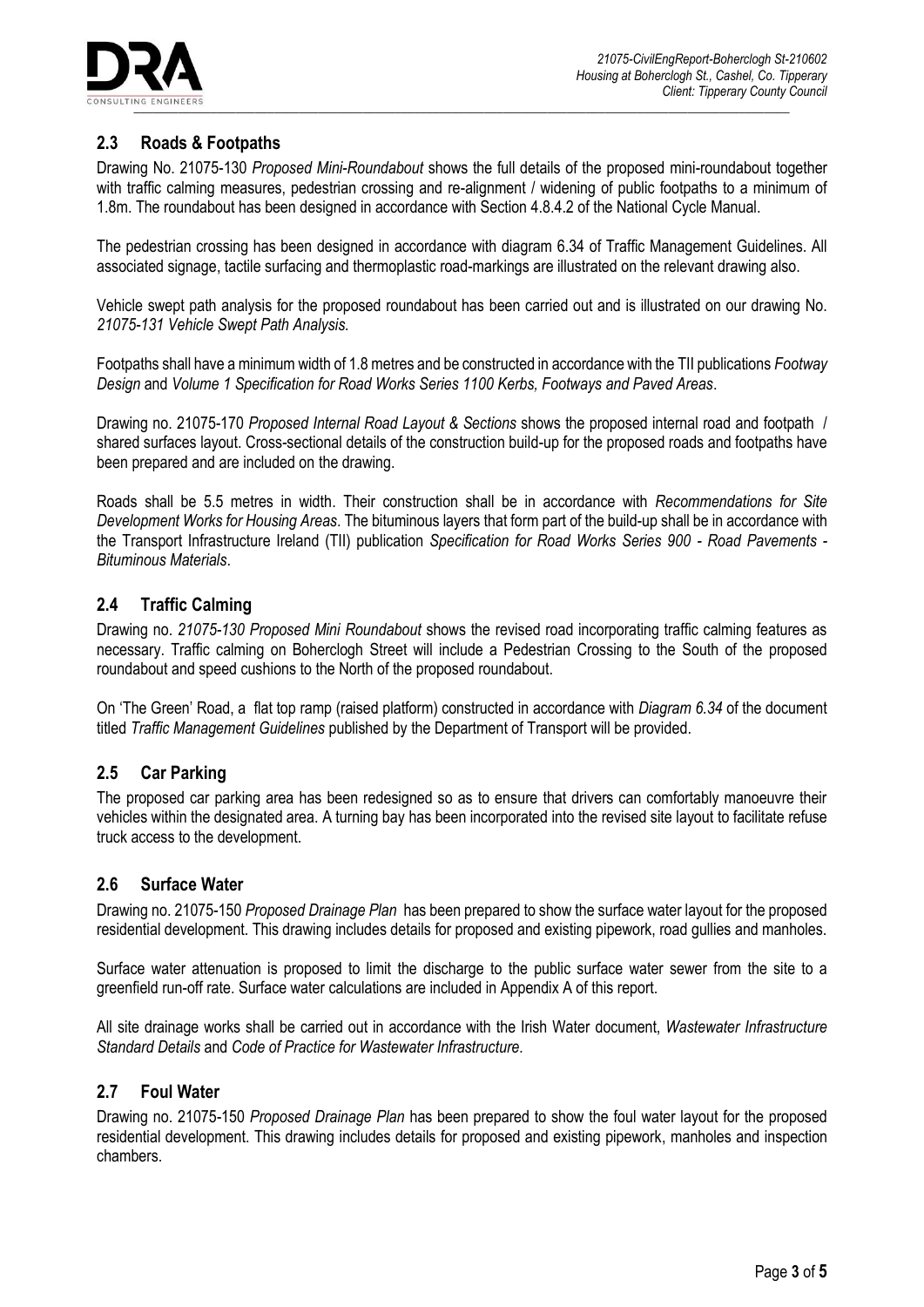

A pre-connection enquiry has been issued to Irish Water for the proposed foul water connections.

Foul water calculations are included in Appendix A of this report. All site drainage works shall be carried out in accordance with the Irish Water document, *Wastewater Infrastructure Standard Details and Code of Practice for Wastewater Infrastructure*.

#### <span id="page-4-0"></span>**2.8 Watermains**

Drawing No. 21075-160 *Proposed Watermain Layout* has been prepared to show the watermain layout for the proposed residential development. This drawing includes details for proposed and existing pipework together with thrust and support blocks, hydrants, air valves, sluice valves and scour valves. Boundary boxes are also shown indicatively in the footpath at individual service connections.

A pre-connection enquiry has been issued to Irish Water in respect of the proposed watermain connection.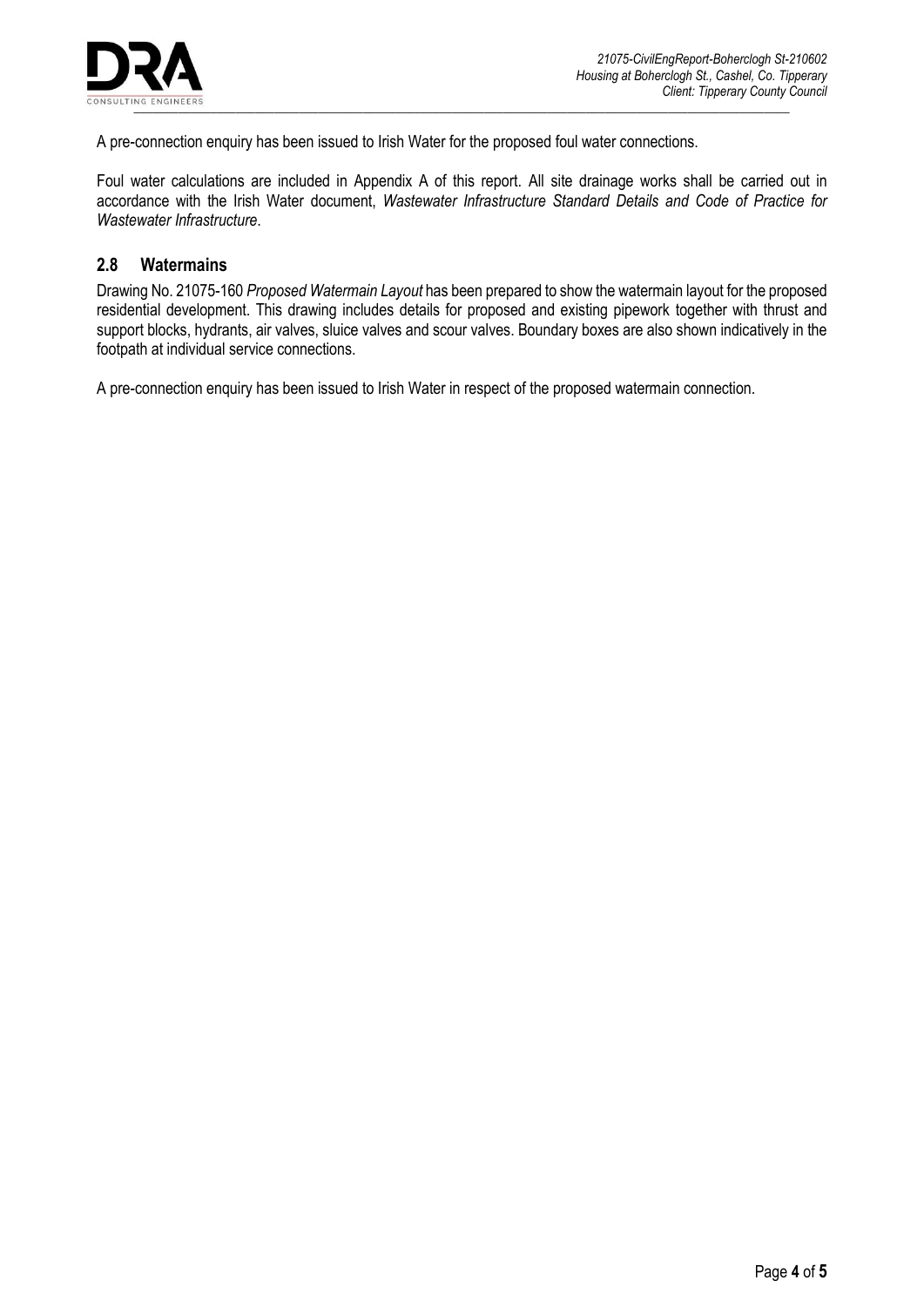

# <span id="page-5-0"></span>**3.0 Appendix A – Drainage Calculations**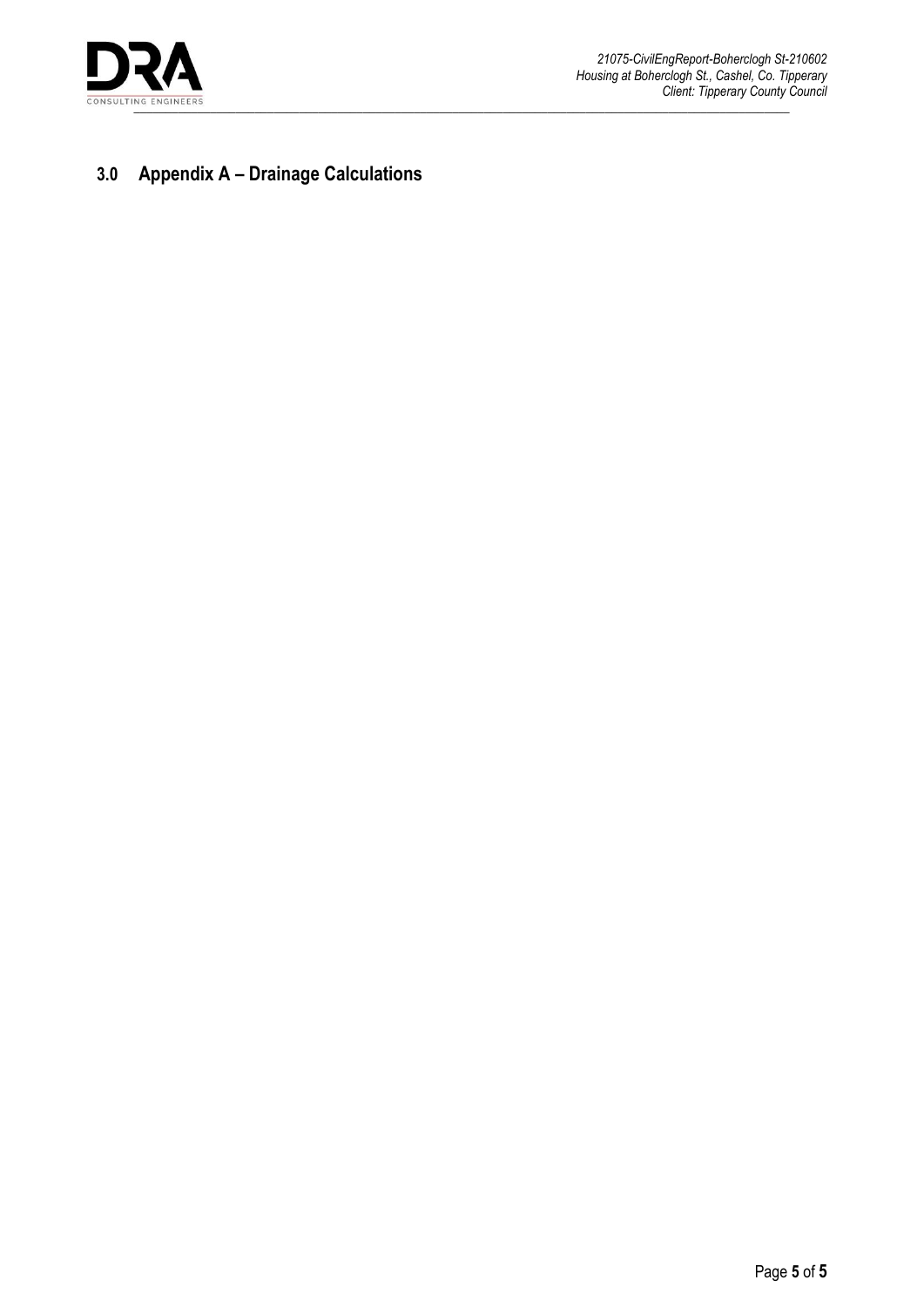

# Greenfield runoff rate estimation for sites

www.uksuds.com | Greenfield runoff tool

| Calculated by: | sandra torrico          |  |
|----------------|-------------------------|--|
| Site name:     | <b>Boherclogh Stree</b> |  |
| Site location: | Cashel                  |  |

This is an estimation of the greenfield runoff rates that are used to meet normal best practice criteria in line with Environment Agency guidance "Rainfall runoff management for developments", SC030219 (2013) , the SuDS Manual C753 (Ciria, 2015) and the non-statutory standards for SuDS (Defra, 2015). This information on greenfield runoff rates may be

the basis for setting consents for the drainage of surface water runoff from sites.

# **Site Details** Latitude:  $\vert$  52.51302° N Longitude:  $\vert$  7.89091° W Reference: 2323013210 Date: May 20 2021 16:52

**Runoff estimation approach** | **IH124 Site characteristics** Total site area (ha): 0.1905 **Methodology** Calculate from SPR and SAAR SPR estimation method: | Calculate from SOIL type **Soil characteristics** Default Edited SOIL type:  $\begin{array}{ccc} 2 & 2 \end{array}$ HOST class:  $N/A$  N/A N/A  $SPR/SPRHOST:$  0.3 0.3 0.3 **Hydrological characteristics** Default Edited SAAR (mm): 1076 1076 1076 Hydrological region:  $\begin{array}{|c|c|c|c|c|c|}\n\hline\n & 13 & 13\n\end{array}$ Growth curve factor 1 year: 0.85 0.85 Growth curve factor 30 years:  $\begin{array}{|c|c|c|c|c|c|}\n\hline\n1.65 & 1.65\n\end{array}$ Growth curve factor 100 years:  $\begin{array}{|c|c|c|c|c|c|}\n\hline\n1.95 & 1.95\n\end{array}$ Growth curve factor 200 years:  $\begin{array}{|c|c|c|c|c|c|}\n\hline\n2.15 & 2.15\n\end{array}$ **Notes** (1) Is Q<sub>BAR</sub> < 2.0 I/s/ha? When Q<sub>BAR</sub> is < 2.0 l/s/ha then limiting discharge rates are set at 2.0 l/s/ha. **(2) Are flow rates < 5.0 l/s?** Where flow rates are less than 5.0 l/s consent for discharge is usually set at 5.0 l/s if blockage from vegetation and other materials is possible. Lower consent flow rates may be set where the blockage risk is addressed by using appropriate drainage elements. **(3) Is SPR/SPRHOST ≤ 0.3?** Where groundwater levels are low enough the use of soakaways to avoid discharge offsite would normally be preferred for disposal of surface water runoff. Q<sub>BAR</sub> estimation method:

# **Greenfield runoff rates** Default Edited  $Q_{\text{BAR}} (l/s):$  0.57 0.57 1 in 1 year (I/s):  $\begin{array}{|c|c|c|c|c|c|c|c|c|} \hline 1 & 0.49 & 0.49 \ \hline \end{array}$ 1 in 30 years (I/s):  $\begin{bmatrix} 0.95 \end{bmatrix}$  0.95 1 in 100 year (I/s):  $\begin{array}{|c|c|c|c|c|}\n\hline\n1.12 & 1.12\n\end{array}$ 1 in 200 years (I/s):  $\begin{array}{|c|c|c|c|c|} \hline 1.23 & 1.23 \ \hline \end{array}$

This report was produced using the greenfield runoff tool developed by HR Wallingford and available at www.uksuds.com. The use of this tool is subject to the UK SuDS terms and conditions and licence agreement, which can both be found at www.uksuds.com/terms-and-conditions.htm. The outputs from this tool are estimates of greenfield runoff rates. The use of these results is the responsibility of the users of this tool. No liability will be accepted by HR Wallingford, the Environment Agency, CEH, Hydrosolutions or any other organisation for the use of this data in the design or operational characteristics of any drainage scheme.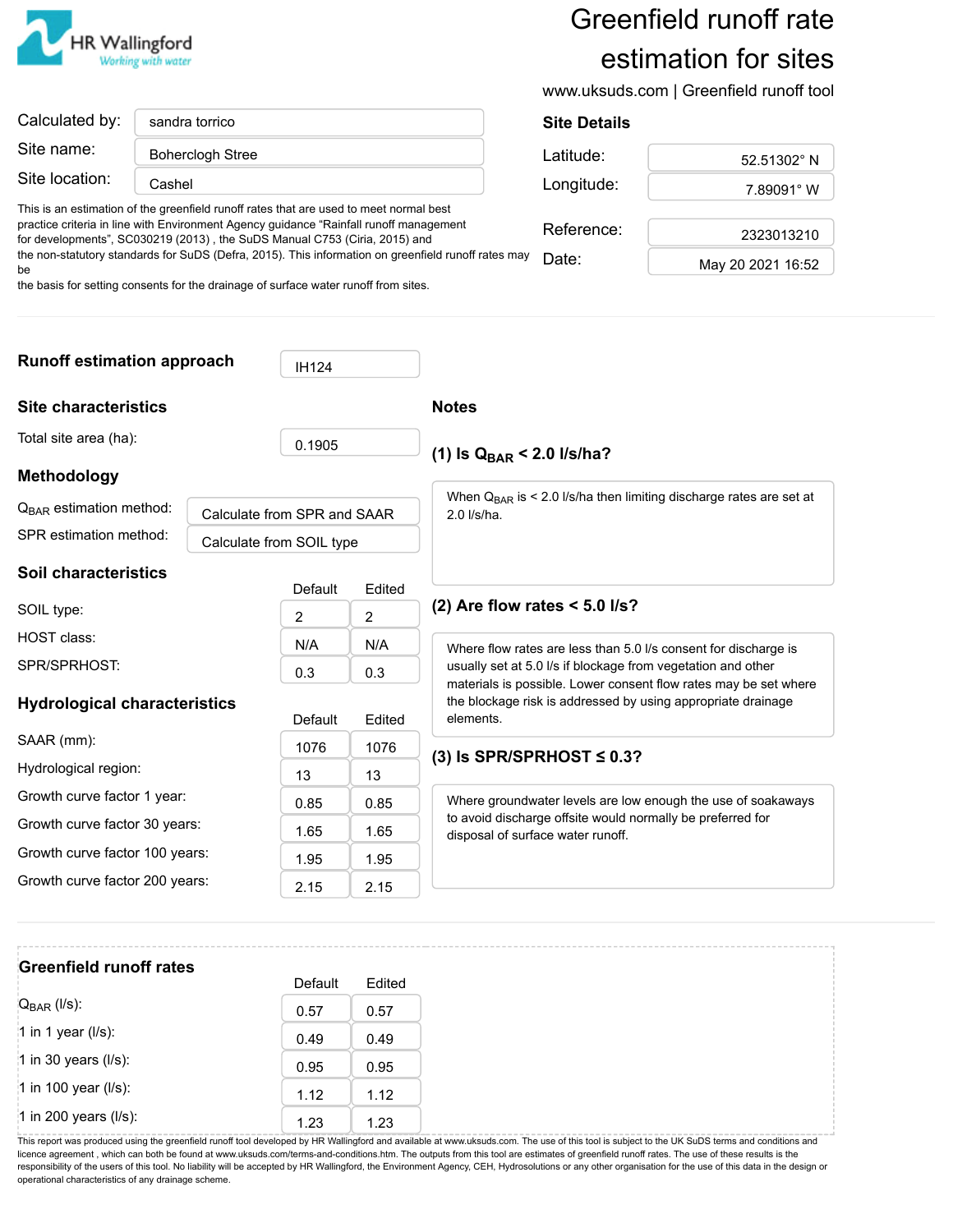|                |                                   | <b>DRA Consulting Engineers</b>      |                      |                  | File: 21075-flow.pfd   |                            |                           |                                         |                   | Page 1                        |               |              |              |
|----------------|-----------------------------------|--------------------------------------|----------------------|------------------|------------------------|----------------------------|---------------------------|-----------------------------------------|-------------------|-------------------------------|---------------|--------------|--------------|
|                | The Park                          |                                      |                      |                  | Network: Storm Network |                            |                           |                                         |                   |                               |               |              |              |
|                |                                   | Lord Edward Street                   |                      |                  | Sandra Torrico Real    |                            |                           |                                         |                   |                               |               |              |              |
|                | Limerick                          |                                      |                      |                  | 24/05/2021             |                            |                           |                                         |                   |                               |               |              |              |
|                |                                   |                                      |                      |                  |                        | <b>Design Settings</b>     |                           |                                         |                   |                               |               |              |              |
|                |                                   |                                      |                      |                  |                        |                            |                           |                                         |                   |                               |               |              |              |
|                | Rainfall Methodology              | <b>FSR</b>                           |                      |                  |                        |                            |                           | Maximum Time of Concentration (mins)    |                   |                               | 30.00         |              |              |
|                | Return Period (years)             | 5<br>0                               |                      |                  |                        |                            |                           | Maximum Rainfall (mm/hr)                |                   |                               | 50.0<br>0.80  |              |              |
|                | Additional Flow (%)               |                                      | Scotland and Ireland |                  |                        |                            |                           |                                         |                   | Minimum Velocity (m/s)        | Level Inverts |              |              |
|                |                                   | <b>FSR Region</b><br>M5-60 (mm)      | 17.000               |                  |                        |                            |                           | Minimum Backdrop Height (m)             |                   | Connection Type               | 0.200         |              |              |
|                |                                   | Ratio-R                              | 0.300                |                  |                        |                            |                           | Preferred Cover Depth (m)               |                   |                               | 1.200         |              |              |
|                |                                   | <b>CV</b>                            | 0.750                |                  |                        |                            |                           | Include Intermediate Ground             |                   |                               | $\checkmark$  |              |              |
|                | Time of Entry (mins)              |                                      | 5.00                 |                  |                        |                            |                           | Enforce best practice design rules      |                   |                               | x             |              |              |
|                |                                   |                                      |                      |                  |                        |                            |                           |                                         |                   |                               |               |              |              |
|                |                                   |                                      |                      |                  |                        | <b>Nodes</b>               |                           |                                         |                   |                               |               |              |              |
|                |                                   | <b>Name</b>                          | Area                 | T of E           | Cover                  |                            | <b>Diameter</b>           | Easting                                 |                   | <b>Northing</b>               | <b>Depth</b>  |              |              |
|                |                                   |                                      | (ha)                 | (mins)           | Level<br>(m)           |                            | (mm)                      | (m)                                     |                   | (m)                           | (m)           |              |              |
|                |                                   | <b>SW MH 1.0</b>                     | 0.061                | 5.00             | 107.790                |                            | 1200                      | $-5053.639$                             |                   | 6350.010                      | 1.430         |              |              |
|                |                                   | <b>SW MH 2.0</b>                     | 0.062                | 5.00             | 107.800                |                            | 1200                      | -5036.789                               |                   | 6348.684                      | 1.600         |              |              |
|                |                                   | SW MH FCD 3.0                        | 0.005                | 5.00             | 107.850                |                            | 1200                      | $-5029.169$                             |                   | 6348.075                      | 1.710         |              |              |
|                |                                   | <b>SW MH 4.0</b>                     | 0.000                |                  | 107.170                |                            | 1200                      | -5029.924                               |                   | 6331.343                      | 1.430         |              |              |
|                |                                   | <b>SW MH 2.1</b>                     | 0.000                | 5.00             | 107.530                |                            | 1200                      | $-5037.716$                             |                   | 6337.276                      | 0.980         |              |              |
|                |                                   | ATT.TANK                             |                      | 5.00             | 107.800                |                            | 1200                      | $-5036.553$                             |                   | 6351.524                      | 1.590         |              |              |
|                |                                   |                                      |                      |                  |                        | <b>Links</b>               |                           |                                         |                   |                               |               |              |              |
| Name           | <b>US</b>                         | <b>DS</b>                            |                      | Length           | $ks$ (mm) /            | US IL                      |                           | <b>DSIL</b>                             | Fall              | Slope                         | Dia           | T of C       | Rain         |
|                | <b>Node</b>                       | <b>Node</b>                          |                      | (m)              | n                      | (m)                        |                           | (m)                                     | (m)               | (1:X)                         | (mm)          | (mins)       | (mm/hr)      |
| 1.000          | <b>SW MH 1.0</b>                  | <b>SW MH 2.0</b>                     |                      | 16.902           | 0.600                  | 106.360                    |                           | 106.200                                 | 0.160             | 105.6                         | 225           | 5.22         | 50.0         |
| 1.001          | <b>SW MH 2.0</b>                  | SW MH FCD 3.0                        |                      | 7.644            | 0.600                  | 106.200                    |                           | 106.140                                 | 0.060             | 127.4                         | 225           | 5.33         | 50.0         |
| 1.002<br>2.000 | SW MH FCD 3.0<br><b>SW MH 2.1</b> | <b>SW MH 4.0</b><br><b>SW MH 2.0</b> |                      | 16.749<br>11.446 | 0.600<br>0.600         | 106.140<br>106.550         |                           | 105.740<br>106.480                      | 0.400<br>0.070    | 41.9<br>163.5                 | 225<br>225    | 5.47<br>5.19 | 50.0<br>50.0 |
| 3.000          | <b>ATT.TANK</b>                   | <b>SW MH 2.0</b>                     |                      | 2.850            | 0.600                  | 106.210                    |                           | 106.200                                 | 0.010             | 285.0                         | 300           | 5.05         | 50.0         |
|                |                                   |                                      |                      |                  |                        |                            |                           |                                         |                   |                               |               |              |              |
|                |                                   | Name                                 | Vel<br>(m/s)         | Cap<br>(1/s)     | <b>Flow</b><br>(1/s)   | US<br><b>Depth</b>         | <b>DS</b><br><b>Depth</b> | $\Sigma$ Area<br>(ha)                   |                   | $\Sigma$ Add<br><b>Inflow</b> |               |              |              |
|                |                                   |                                      |                      |                  |                        | (m)                        | (m)                       |                                         |                   | (1/s)                         |               |              |              |
|                |                                   | 1.000                                | 1.271                | 50.6             | 8.3                    | 1.205                      | 1.375                     | 0.061                                   |                   | 0.0                           |               |              |              |
|                |                                   | 1.001                                | 1.157                | 46.0             | 16.7                   | 1.375                      | 1.485                     | 0.123                                   |                   | 0.0                           |               |              |              |
|                |                                   | 1.002                                | 2.027                | 80.6             | 17.3                   | 1.485                      | 1.205                     | 0.128                                   |                   | 0.0                           |               |              |              |
|                |                                   | 2.000<br>3.000                       | 1.020<br>0.926       | 40.5<br>65.5     | 0.0<br>0.0             | 0.755<br>1.290             | 1.095<br>1.300            | 0.000<br>0.000                          |                   | 0.0<br>0.0                    |               |              |              |
|                |                                   |                                      |                      |                  |                        |                            |                           |                                         |                   |                               |               |              |              |
|                |                                   |                                      |                      |                  |                        | <b>Simulation Settings</b> |                           |                                         |                   |                               |               |              |              |
|                |                                   | Rainfall Methodology                 |                      | <b>FSR</b>       |                        |                            |                           |                                         | Analysis Speed    |                               | Normal        |              |              |
|                |                                   | <b>FSR Region</b>                    |                      |                  | Scotland and Ireland   |                            |                           |                                         | Skip Steady State | $\pmb{\mathsf{x}}$            |               |              |              |
|                |                                   | M5-60 (mm)                           |                      | 17.000           |                        |                            |                           | Drain Down Time (mins)                  |                   | 240                           |               |              |              |
|                |                                   |                                      | Ratio-R              | 0.300            |                        |                            |                           | Additional Storage (m <sup>3</sup> /ha) |                   |                               | 20.0          |              |              |
|                |                                   | Summer CV                            |                      | 0.750            |                        |                            |                           | Check Discharge Rate(s)                 |                   | X                             |               |              |              |
|                |                                   | Winter CV                            |                      | 0.840            |                        |                            |                           | Check Discharge Volume                  |                   | $\pmb{\times}$                |               |              |              |
|                |                                   |                                      |                      |                  |                        | <b>Storm Durations</b>     |                           |                                         |                   |                               |               |              |              |
|                | 15<br>30                          | 60                                   | 120                  | 180              | 240                    | 360                        | 480                       | 600                                     |                   | 720                           | 960           | 1440         |              |
|                |                                   |                                      |                      |                  |                        |                            |                           |                                         |                   |                               |               |              |              |
|                |                                   |                                      |                      |                  |                        |                            |                           |                                         |                   |                               |               |              |              |
|                |                                   |                                      |                      |                  |                        |                            |                           |                                         |                   |                               |               |              |              |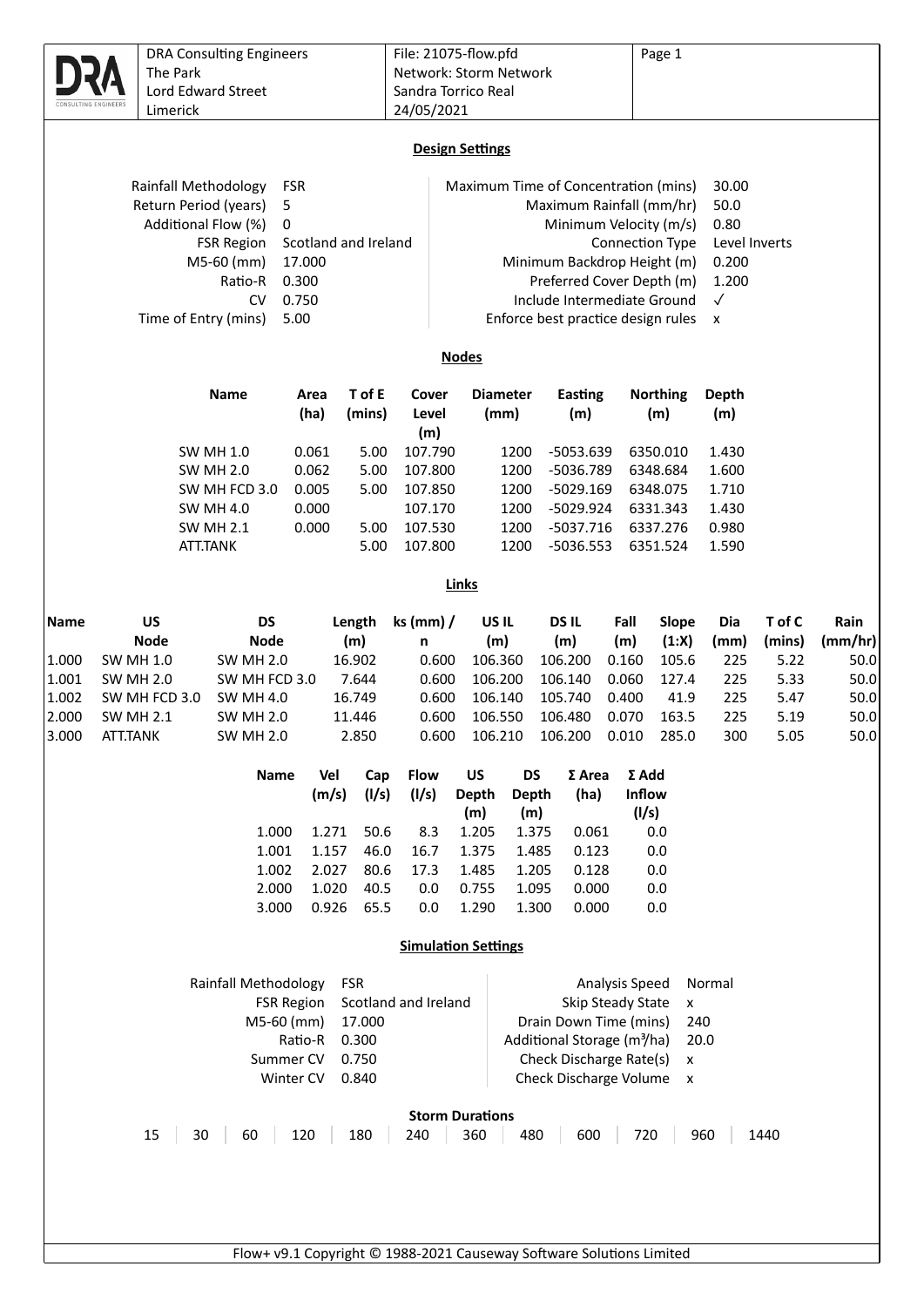| <b>DRA Consulting Engineers</b> |                           |         |                       | File: 21075-flow.pfd                                  |       |              | Page 2                         |        |
|---------------------------------|---------------------------|---------|-----------------------|-------------------------------------------------------|-------|--------------|--------------------------------|--------|
| The Park                        |                           |         |                       | Network: Storm Network                                |       |              |                                |        |
| Lord Edward Street              |                           |         |                       | Sandra Torrico Real                                   |       |              |                                |        |
| Limerick                        |                           |         | 24/05/2021            |                                                       |       |              |                                |        |
|                                 |                           |         |                       |                                                       |       |              |                                |        |
|                                 | <b>Return Period</b>      |         | <b>Climate Change</b> | <b>Additional Area</b>                                |       |              | <b>Additional Flow</b>         |        |
|                                 | (years)                   |         | (CC %)                | (A %)                                                 |       |              | (Q %)                          |        |
|                                 | 5                         |         | 0                     |                                                       | 0     |              | 0                              |        |
|                                 | 30                        |         | 0                     |                                                       | 0     |              | 0                              |        |
|                                 | 100                       |         | 20                    |                                                       | 0     |              | 0                              |        |
|                                 |                           |         |                       |                                                       |       |              |                                |        |
|                                 |                           |         |                       | Node SW MH FCD 3.0 Online Hydro-Brake® Control        |       |              |                                |        |
|                                 |                           |         |                       |                                                       |       |              |                                |        |
| Flap Valve                      | $\boldsymbol{\mathsf{x}}$ |         |                       | Objective                                             |       |              | (HE) Minimise upstream storage |        |
| Replaces Downstream Link        | $\checkmark$              |         |                       | Sump Available                                        |       | $\checkmark$ |                                |        |
| Invert Level (m)                |                           | 106.140 |                       | <b>Product Number</b>                                 |       |              | CTL-SHE-0097-5000-1600-5000    |        |
| Design Depth (m)                | 1.600                     |         |                       | Min Outlet Diameter (m)                               |       | 0.150        |                                |        |
| Design Flow (I/s)               | 5.0                       |         |                       | Min Node Diameter (mm)                                |       | 1200         |                                |        |
|                                 |                           |         |                       |                                                       |       |              |                                |        |
|                                 |                           |         |                       | <b>Node ATT.TANK Lined Soakaway Storage Structure</b> |       |              |                                |        |
|                                 |                           |         |                       |                                                       |       |              |                                |        |
| Base Inf Coefficient (m/hr)     | 0.00000                   |         |                       | Invert Level (m)                                      |       | 106.210      | Pit Length (m)                 | 10.000 |
| Side Inf Coefficient (m/hr)     | 0.00000                   |         |                       | Time to half empty (mins)                             | 81    |              | Depth (m)                      | 0.800  |
| Safety Factor                   | 2.0                       |         |                       | Ring Diameter (m)                                     | 1.200 |              | Inf Depth (m)                  |        |
| Porosity                        | 0.75                      |         |                       | Pit Width (m)                                         | 3.000 |              | Number Required                | 1      |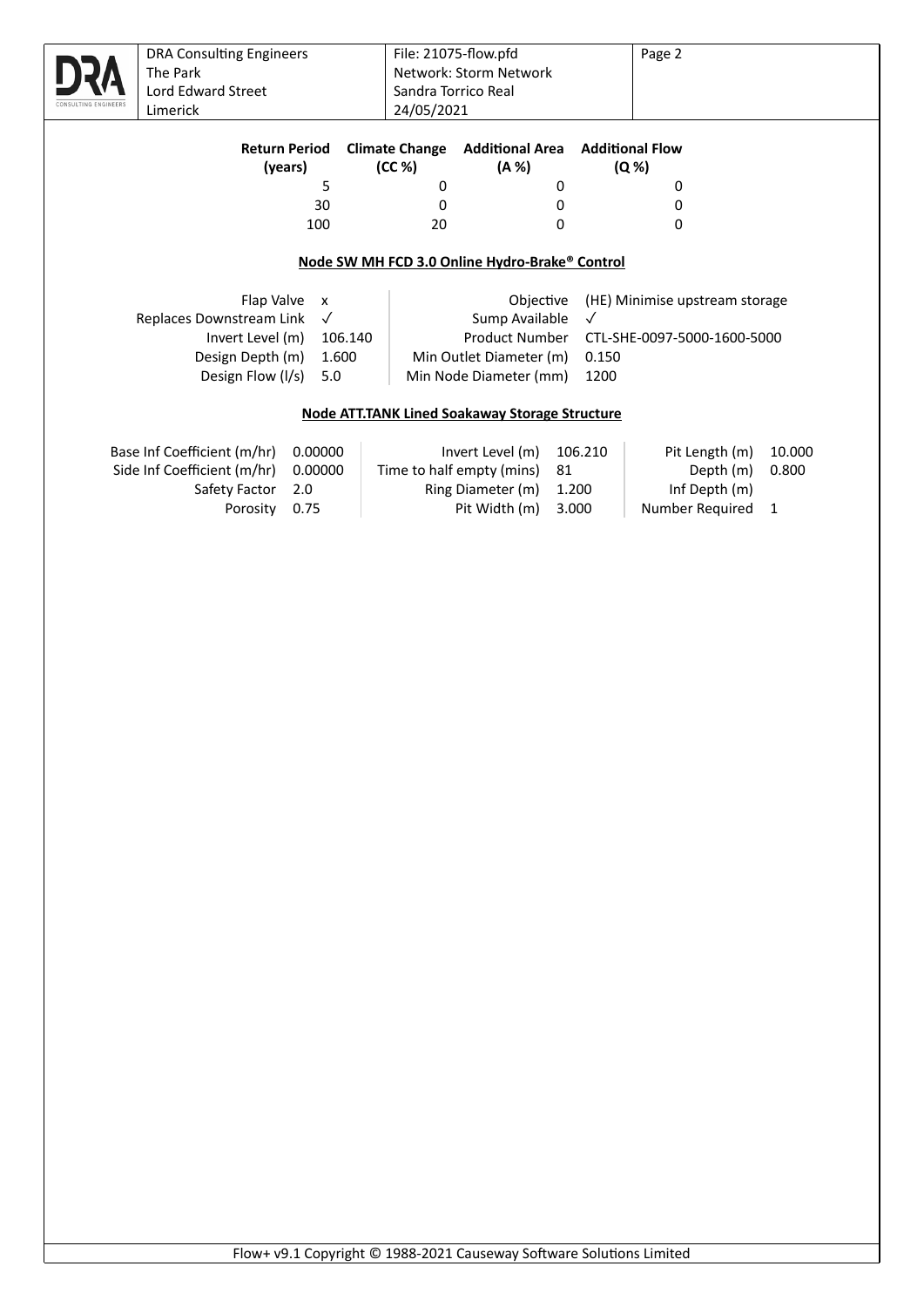

|  | Results for 5 year Critical Storm Duration. Lowest mass balance: 99.89% |
|--|-------------------------------------------------------------------------|
|  |                                                                         |

| <b>Node Event</b> | US<br><b>Node</b> | Peak<br>(mins) | Level<br>(m) | Depth<br>(m) | Inflow<br>(1/s) | <b>Node</b><br>Vol $(m^3)$ | <b>Flood</b><br>(m <sup>3</sup> ) | <b>Status</b>     |
|-------------------|-------------------|----------------|--------------|--------------|-----------------|----------------------------|-----------------------------------|-------------------|
| 30 minute winter  | <b>SW MH 1.0</b>  | 26             | 106.467      | 0.107        | 8.8             | 0.2114                     | 0.0000                            | OK                |
| 30 minute winter  | SW MH 2.0         | 26             | 106.465      | 0.265        | 17.8            | 0.5058                     | 0.0000                            | <b>SURCHARGED</b> |
| 30 minute winter  | SW MH FCD 3.0     | 26             | 106.464      | 0.324        | 5.1             | 0.3858                     | 0.0000                            | SURCHARGED        |
| 15 minute summer  | SW MH 4.0         |                | 105.740      | 0.000        | 4.5             | 0.0000                     | 0.0000                            | OK                |
| 15 minute summer  | <b>SW MH 2.1</b>  |                | 106.550      | 0.000        | 0.0             | 0.0000                     | 0.0000                            | OK                |
| 30 minute winter  | <b>ATT.TANK</b>   | 26             | 106.465      | 0.255        | 11.6            | 6.1053                     | 0.0000                            | OK                |

| <b>Link Event</b><br>(Upstream Depth) | บร<br><b>Node</b> | Link         | DS<br><b>Node</b> | Outflow<br>(1/s) | <b>Velocity</b><br>(m/s) | Flow/Cap | Link<br>Vol $(m^3)$ | <b>Discharge</b><br>Vol $(m^3)$ |
|---------------------------------------|-------------------|--------------|-------------------|------------------|--------------------------|----------|---------------------|---------------------------------|
| 30 minute winter                      | <b>SW MH 1.0</b>  | 1.000        | <b>SW MH 2.0</b>  | 8.8              | 0.593                    | 0.174    | 0.4925              |                                 |
| 30 minute winter                      | <b>SW MH 2.0</b>  | 1.001        | SW MH FCD 3.0     | 4.5              | 0.456                    | 0.098    | 0.3040              |                                 |
| 30 minute winter                      | SW MH FCD 3.0     | Hydro-Brake® | <b>SW MH 4.0</b>  | 4.7              |                          |          |                     | 14.5                            |
|                                       |                   |              |                   |                  |                          |          |                     |                                 |
| 15 minute summer                      | SW MH 2.1         | 2.000        | SW MH 2.0         | 0.0              | 0.000                    | 0.000    | 0.0000              |                                 |
| 30 minute winter                      | <b>ATT.TANK</b>   | 3.000        | <b>SW MH 2.0</b>  | $-11.6$          | $-0.703$                 | $-0.177$ | 0.1850              |                                 |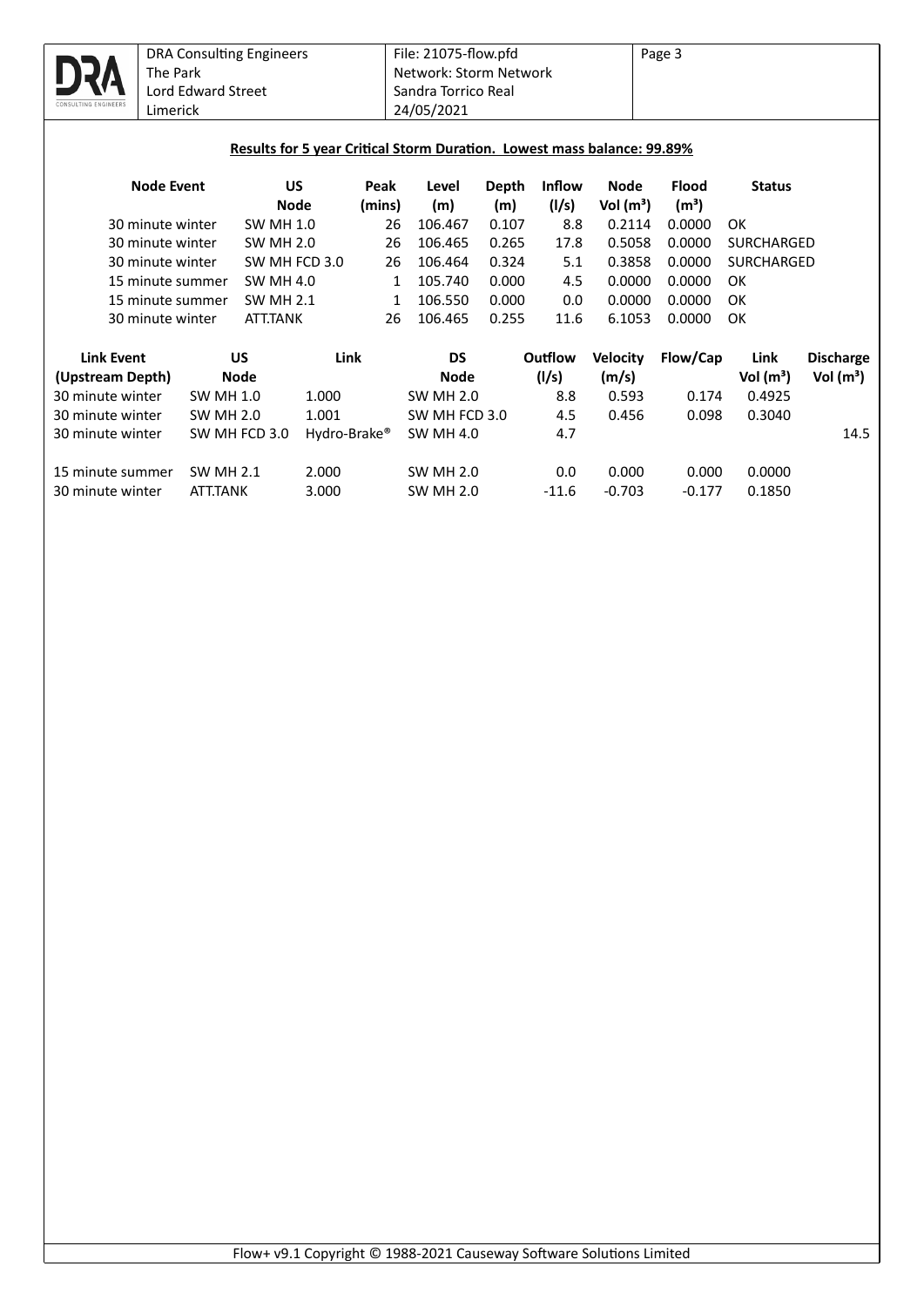

### **Results for 30 year Critical Storm Duration. Lowest mass balance: 99.89%**

| <b>Node Event</b> | US<br>Node       | Peak<br>(mins) | Level<br>(m) | Depth<br>(m) | <b>Inflow</b><br>(1/s) | Node<br>Vol $(m^3)$ | <b>Flood</b><br>(m <sup>3</sup> ) | <b>Status</b>     |
|-------------------|------------------|----------------|--------------|--------------|------------------------|---------------------|-----------------------------------|-------------------|
| 60 minute winter  | SW MH 1.0        | 48             | 106.671      | 0.311        | 9.0                    | 0.6177              | 0.0000                            | SURCHARGED        |
| 60 minute winter  | <b>SW MH 2.0</b> | 48             | 106.671      | 0.471        | 17.5                   | 0.8981              | 0.0000                            | <b>SURCHARGED</b> |
| 60 minute winter  | SW MH FCD 3.0    | 48             | 106.670      | 0.530        | 5.2                    | 0.6305              | 0.0000                            | <b>SURCHARGED</b> |
| 15 minute summer  | SW MH 4.0        |                | 105.740      | 0.000        | 4.7                    | 0.0000              | 0.0000                            | OK                |
| 60 minute winter  | <b>SW MH 2.1</b> | 48             | 106.672      | 0.121        | 1.0                    | 0.1374              | 0.0000                            | OK                |
| 60 minute winter  | <b>ATT.TANK</b>  | 48             | 106.671      | 0.461        | 11 6                   | 11.0296             | 0.0000                            | <b>SURCHARGED</b> |

| <b>Link Event</b> | บร               | Link         | DS               | Outflow | <b>Velocity</b> | Flow/Cap | Link        | <b>Discharge</b> |
|-------------------|------------------|--------------|------------------|---------|-----------------|----------|-------------|------------------|
| (Upstream Depth)  | <b>Node</b>      |              | <b>Node</b>      | (1/s)   | (m/s)           |          | Vol $(m^3)$ | Vol $(m^3)$      |
| 60 minute winter  | <b>SW MH 1.0</b> | 1.000        | <b>SW MH 2.0</b> | 8.6     | 0.504           | 0.171    | 0.6722      |                  |
| 60 minute winter  | SW MH 2.0        | 1.001        | SW MH FCD 3.0    | 4.6     | 0.430           | 0.099    | 0.3040      |                  |
| 60 minute winter  | SW MH FCD 3.0    | Hydro-Brake® | SW MH 4.0        | 4.7     |                 |          |             | 27.5             |
| 60 minute winter  | <b>SW MH 2.1</b> | 2.000        | <b>SW MH 2.0</b> | $-1.0$  | $-0.137$        | $-0.024$ | 0.3310      |                  |
| 60 minute winter  | ATT.TANK         | 3.000        | <b>SW MH 2.0</b> | $-11.6$ | $-0.417$        | $-0.177$ | 0.2007      |                  |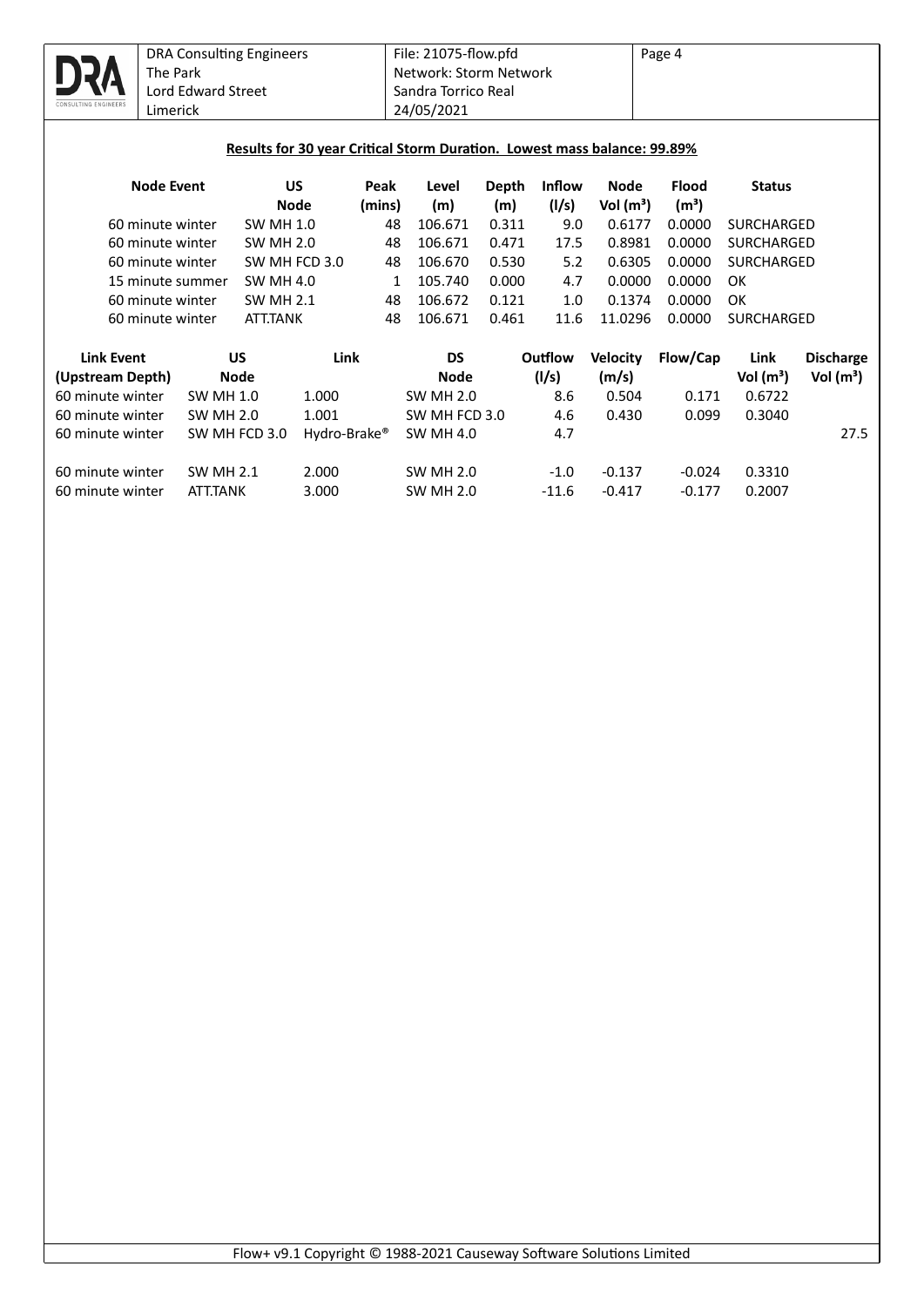

### Results for 100 year +20% CC Critical Storm Duration. Lowest mass balance: 99.89%

| <b>Node Event</b> | US<br><b>Node</b> | Peak<br>(mins) | Level<br>(m) | Depth<br>(m) | <b>Inflow</b><br>(1/s) | <b>Node</b><br>Vol $(m^3)$ | <b>Flood</b><br>(m <sup>3</sup> ) | <b>Status</b>     |
|-------------------|-------------------|----------------|--------------|--------------|------------------------|----------------------------|-----------------------------------|-------------------|
| 60 minute winter  | SW MH 1.0         | 58             | 107.503      | 1.143        | 14.0                   | 2.2675                     | 0.0000                            | <b>FLOOD RISK</b> |
| 60 minute winter  | SW MH 2.0         | 58             | 107.505      | 1.305        | 26.6                   | 2.4877                     | 0.0000                            | FLOOD RISK        |
| 60 minute winter  | SW MH FCD 3.0     | 58             | 107.502      | 1.362        | 5.7                    | 1.6192                     | 0.0000                            | <b>SURCHARGED</b> |
| 15 minute summer  | SW MH 4.0         |                | 105.740      | 0.000        | 4.7                    | 0.0000                     | 0.0000                            | OK                |
| 60 minute winter  | <b>SW MH 2.1</b>  | 58             | 107.502      | 0.952        | 3.0                    | 1.0768                     | 0.0000                            | <b>FLOOD RISK</b> |
| 60 minute winter  | <b>ATT.TANK</b>   | 56             | 107.503      | 1.293        | 18.7                   | 19.6998                    | 0.0000                            | <b>FLOOD RISK</b> |

| <b>Link Event</b> | บร               | Link         | DS               | Outflow | <b>Velocity</b> | Flow/Cap | Link        | <b>Discharge</b> |
|-------------------|------------------|--------------|------------------|---------|-----------------|----------|-------------|------------------|
| (Upstream Depth)  | <b>Node</b>      |              | <b>Node</b>      | (1/s)   | (m/s)           |          | Vol $(m^3)$ | Vol $(m^3)$      |
| 60 minute winter  | SW MH 1.0        | 1.000        | <b>SW MH 2.0</b> | 12.4    | 0.493           | 0.246    | 0.6722      |                  |
| 60 minute winter  | <b>SW MH 2.0</b> | 1.001        | SW MH FCD 3.0    | 5.1     | 0.438           | 0.111    | 0.3040      |                  |
| 60 minute winter  | SW MH FCD 3.0    | Hydro-Brake® | <b>SW MH 4.0</b> | 4.7     |                 |          |             | 42.9             |
|                   |                  |              |                  |         |                 |          |             |                  |
| 60 minute winter  | <b>SW MH 2.1</b> | 2.000        | <b>SW MH 2.0</b> | $-3.0$  | $-0.212$        | $-0.075$ | 0.4552      |                  |
| 60 minute winter  | <b>ATT.TANK</b>  | 3.000        | <b>SW MH 2.0</b> | $-18.7$ | $-0.503$        | $-0.286$ | 0.2007      |                  |